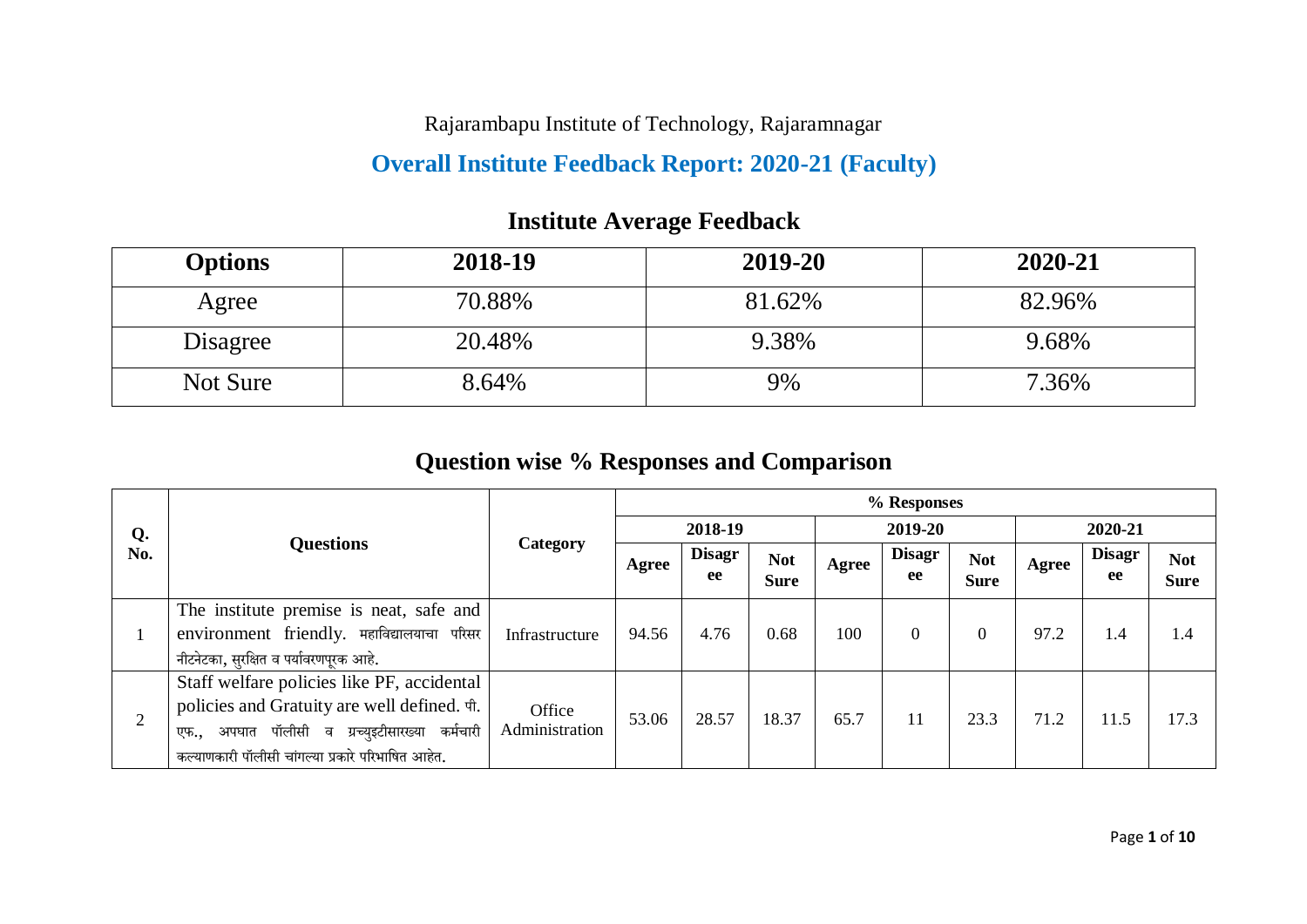| $\overline{3}$ | Employees safeguard self-interest than<br>the larger interest of the institute. कर्मचाऱ्याना<br>संस्थेच्या मोठ्या हितापेक्षा फक्त त्याच्या स्वत: च्या फायद्या मध्ये<br>स्वारस्य आहे.                                                           | Relationship             | 44.90 | 41.50 | 13.61 | 26.8 | 62.2           | 11             | 29.5 | 58.3           | 12.2           |
|----------------|------------------------------------------------------------------------------------------------------------------------------------------------------------------------------------------------------------------------------------------------|--------------------------|-------|-------|-------|------|----------------|----------------|------|----------------|----------------|
| $\overline{4}$ | IT support (e.g. computer, internet,<br>printing facility etc.) provided by<br>institute is sufficient/up-to the mark.<br>महाविद्यालयामार्फत दिल्या जाणाऱ्या माहिती तंत्रज्ञान विषयक<br>सुविधा (संगणक, इंटरनेट, प्रिंटींग सुविधा) पुरेशा आहेत. | Infrastructure           | 85.71 | 12.24 | 2.04  | 95.3 | 2.3            | 2.4            | 95   | 2.1            | 2.9            |
| 5              | staff is<br>Library<br>supportive<br>and<br>cooperative. ग्रंथालय कर्मचारी सहाय्यक आणि सहकारी<br>आहेत                                                                                                                                          | Library                  | 94.56 | 4.08  | 1.36  | 98.2 | 1.2            | 0.6            | 100  | $\overline{0}$ | $\overline{0}$ |
| 6              | Office provides support for preparing<br>reports of NAAC, NBA. ऑफिस NAAC<br>आणि $NBA$ अहवाल तयार करण्यासाठी मदत करते.                                                                                                                          | Office<br>Administration | 53.06 | 36.05 | 10.88 | 79.7 | 8.7            | 11.6           | 79.9 | 10             | 10.1           |
| $\overline{7}$ | I always feel proud of my institute.<br>महाविद्यालयाचा मला अभिमान आहे.                                                                                                                                                                         | <b>Job Satisfaction</b>  | 87.07 | 4.76  | 8.16  | 98.8 | 0.6            | 0.6            | 98.6 | $\overline{0}$ | 1.4            |
| 8              | The public utilities (e.g. washrooms,<br>common rooms, drinking water facilities<br>etc.) are maintained properly. सार्वजनिक<br>उपयोगितांची देखभाल (उदा.: वॉशरूम, कॉमन रूम, पिण्याच्या<br>पाण्याची सुविधा इ.) योग्य प्रकारे ठेवली जाते.        | Infrastructure           | 81.63 | 12.24 | 6.12  | 89   | $\overline{7}$ | $\overline{4}$ | 87.1 | 10.8           | 2.1            |
| 9              | Office staff operates as per the rules and<br>regulations of KES/SUK/DTE/AICTE.<br><b>KES/SUK/DTE/AICTE</b><br>नियम<br>च्या<br>ਕ<br>कायद्यानुसार ऑफिस कर्मचारी कामकाज करतात/चालवतात.                                                           | Office<br>Administration | 49.66 | 38.78 | 11.56 | 81.4 | 9.3            | 9.3            | 81.3 | 5.8            | 12.9           |
| 10             | Institute provides facilities for family<br>welfare. महाविद्यालय कौटुंम्बिक कल्याणासाठी सुविधा<br>पुरविते.                                                                                                                                     | <b>Job Satisfaction</b>  | 34.69 | 40.14 | 25.17 | 51.2 | 20.3           | 28.5           | 60.4 | 16.5           | 23.1           |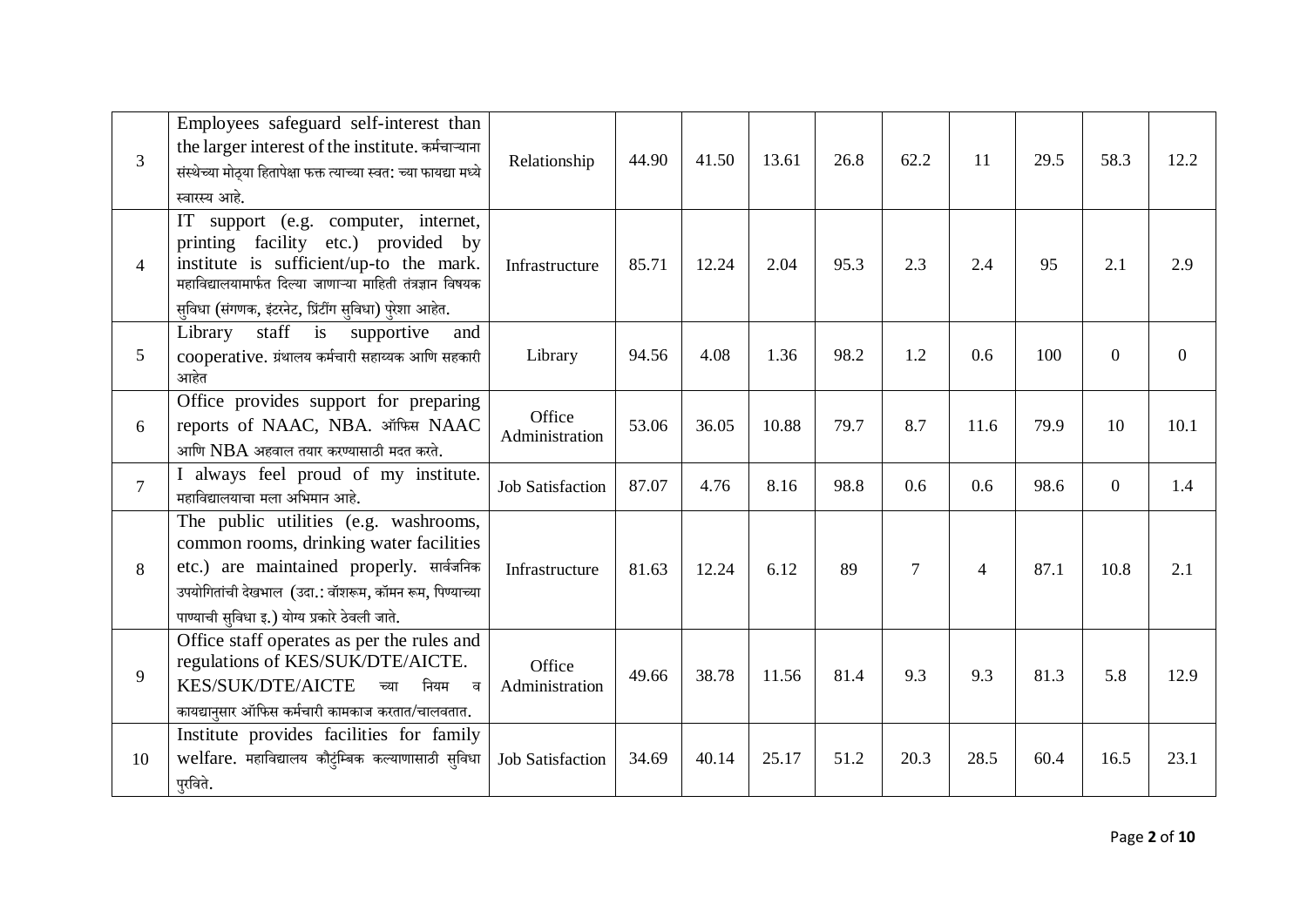| 11 | We get sufficient number of books from<br>the library as per library rules. ग्रंथालयाच्या<br>नियमानुसार आम्हाला ग्रंथालयाकडून पुरेशी पुस्तके मिळतात.                                                             | Library                  | 96.60 | 2.72  | 0.68  | 98.3 | 1.7            | $\Omega$       | 100  | $\theta$ | $\overline{0}$ |
|----|------------------------------------------------------------------------------------------------------------------------------------------------------------------------------------------------------------------|--------------------------|-------|-------|-------|------|----------------|----------------|------|----------|----------------|
| 12 | I enjoy my job. मला माझ्या कामाचा आनंद मिळतो.                                                                                                                                                                    | <b>Job Satisfaction</b>  | 68.03 | 18.37 | 13.61 | 91.3 | 4.7            | $\overline{4}$ | 91.3 | 5.8      | 2.9            |
| 13 | The institute canteen is neat, clean and<br>offers quality food. महाविद्यालयाच्या उपहारगृह<br>व्यवस्थित व स्वच्छ आहे तसेच उपहारगृह चांगल्या प्रतीचे<br>अन्न पदार्थ मिळतात.                                       | Infrastructure           | 57.82 | 29.25 | 12.93 | 70.3 | 12.2           | 17.5           | 71.3 | 12.9     | 15.8           |
| 14 | Salaries are paid in time. पगार/वेतन वेळेवर दिले<br>जाते.                                                                                                                                                        | Office<br>Administration | 97.96 | 1.36  | 0.68  | 95.3 | 2.9            | 1.8            | 95   | 2.9      | 2.1            |
| 15 | I can freely express my agreements or<br>disagreements with the matters on which<br>my views are sought. ज्या बाबींवर माझे मत<br>मागितले जाते त्यावर मी मुक्तपणे माझी सहमती किंवा असहमती<br>व्यक्त करू शकतो/शकते | <b>Job Satisfaction</b>  | 46.94 | 40.14 | 12.93 | 75   | 11             | 14             | 74.1 | 15.1     | 10.8           |
| 16 | Faculty and staff works as a team. शिक्षक<br>आणि शिक्षकेतर कर्मचारी एकसंधपणे काम करतात                                                                                                                           | Relationship             | 73.47 | 17.01 | 9.52  | 83.7 | $\overline{7}$ | 9.3            | 83.5 | 9.5      | $\overline{7}$ |
| 17 | Classrooms and laboratories are well<br>equipped with good ambience. वर्गखोल्या व<br>प्रयोगशाळा या सर्वासोयीनियुकत व प्रशस्त आहेत                                                                                | Infrastructure           | 87.76 | 8.84  | 3.40  | 94.8 | $\overline{4}$ | 1.2            | 95.7 | 2.9      | 1.4            |
| 18 | Online resourses (e. g. e-journals,<br>databases, e-books) meet my learning<br>and research needs. ऑनलाईन संसाधने (उदा. ई.<br>नियतकालिके, डाटाबेस, ई-पुस्तके) माझ्या शैक्षणिक व संशोधन<br>गरजा पूर्ण करतात.      | Infrastructure           | 92.52 | 4.76  | 2.72  | 97.7 | 0.6            | 1.7            | 96.4 | 0.7      | 2.9            |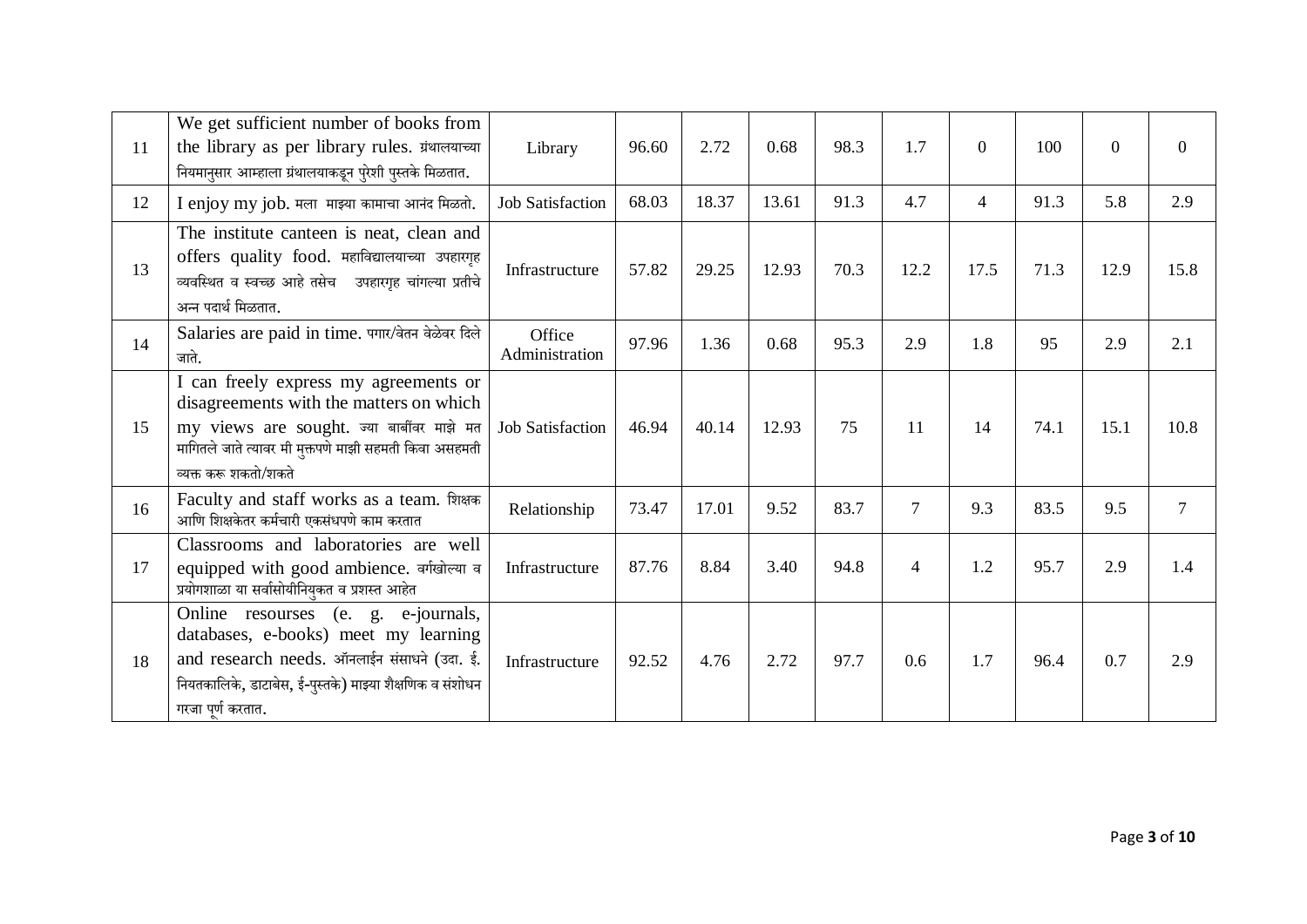| 19 | Office records are properly maintained<br>and made easily available as and when<br>required. (Service book, leave records,<br>personal records etc.) ऑफिसमधील कागदपत्रे/नोंदी<br>व्यवस्थित योग्यरीत्या ठेवल्या जातात आणि जेव्हा आवश्यकता<br>असेल तेव्हा सहज उपलब्ध होतात (उदा. सेवा पुस्तिका, रजेच्या <sup>।</sup><br>नोंदी व वैयाक्तिक नोंदी इ.) | Office<br>Administration | 54.42 | 33.33 | 12.24 | 70.3 | 15.1 | 14.6 | 69.8 | 15.1 | 15. |
|----|---------------------------------------------------------------------------------------------------------------------------------------------------------------------------------------------------------------------------------------------------------------------------------------------------------------------------------------------------|--------------------------|-------|-------|-------|------|------|------|------|------|-----|
| 20 | The facilities and work culture in the<br>institute is satisfactory. महाविद्यालयातील सुविधा<br>व कार्य करण्याच्या पद्धती (कार्य संस्कृती) समाधानकारक<br>आहेत.                                                                                                                                                                                     | <b>Job Satisfaction</b>  | 66.67 | 27.21 | 6.12  | 85.5 | 5.8  | 8.7  | 82   | 12.2 | 5.8 |

## **Questions With Below Institute Average Score - 2020-21**

| Q. No. | <b>Questions</b>                                                                                                                                                                           | Category                 |       | % Responses     |                 |  |  |
|--------|--------------------------------------------------------------------------------------------------------------------------------------------------------------------------------------------|--------------------------|-------|-----------------|-----------------|--|--|
|        |                                                                                                                                                                                            |                          | Agree | <b>Disagree</b> | <b>Not Sure</b> |  |  |
|        | Staff welfare policies like PF, accidental policies and Gratuity are well defined. पी. एफ., अपघात<br>पॉलीसी व ग्रच्युइटीसारख्या कर्मचारी कल्याणकारी पॉलीसी चांगल्या प्रकारे परिभाषित आहेत. | Office<br>Administration | 71.2  | 11.5            | 17.3            |  |  |
| 3      | Employees safeguard self-interest than the larger interest of the institute. कर्मचाऱ्याना संस्थेच्या मोठ्या<br>हितापेक्षा फक्त त्याच्या स्वत: च्या फायद्या मध्ये स्वारस्य आहे.             | Relationship             | 29.5  | 58.3            | 12.2            |  |  |
| 6      | Office provides support for preparing reports of NAAC, NBA. ऑफिस NAAC आणि NBA अहवाल<br>तयार करण्यासाठी मदत करते.                                                                           | Office<br>Administration | 79.9  | 10              | 10.1            |  |  |
| 10     | Institute provides facilities for family welfare. महाविद्यालय कौट्टम्बिक कल्याणासाठी सुविधा पुरविते.                                                                                       | <b>Job Satisfaction</b>  | 60.4  | 16.5            | 23.1            |  |  |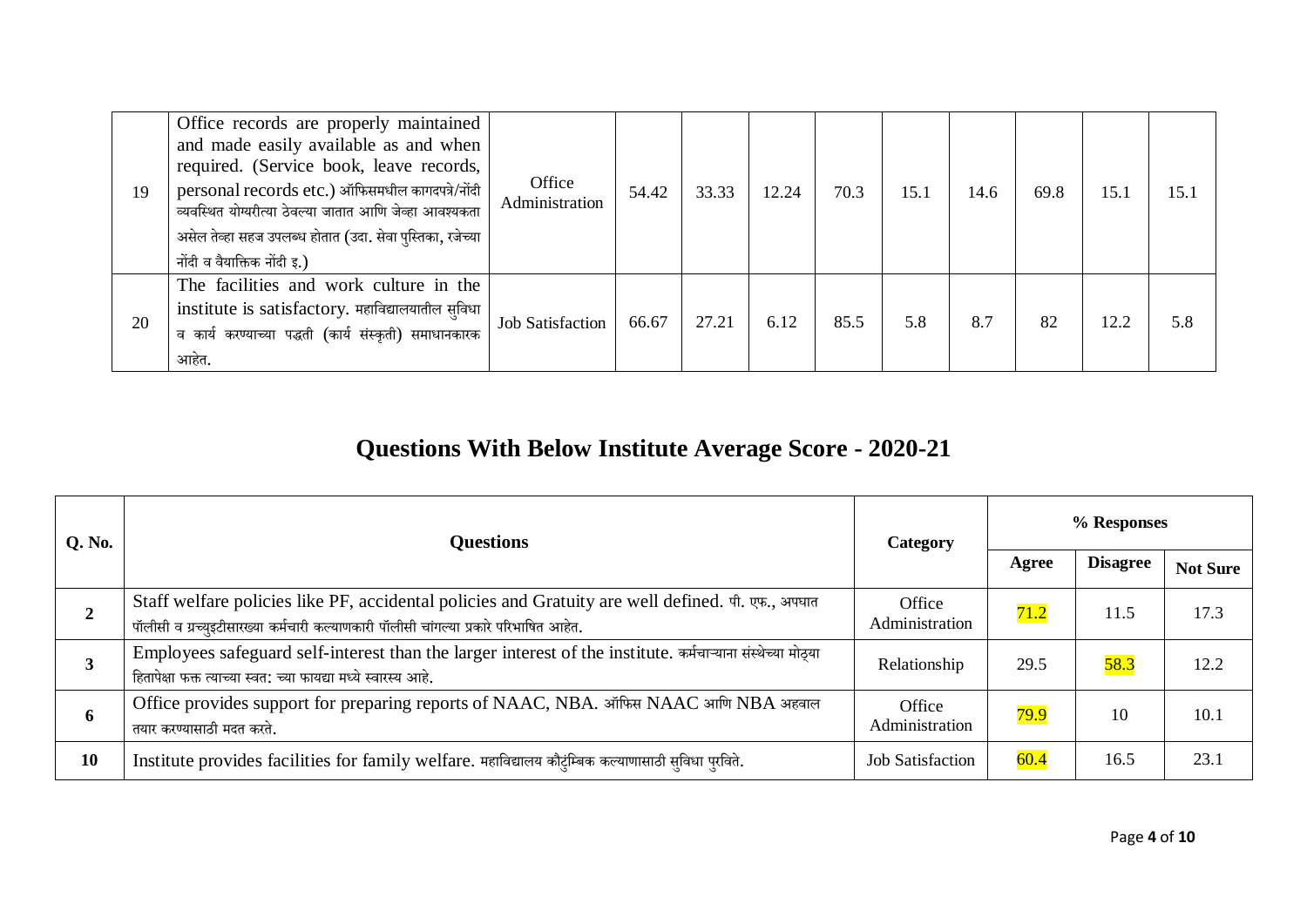| 13 | The institute canteen is neat, clean and offers quality food. महाविद्यालयाच्या उपहारगृह व्यवस्थित व स्वच्छ आहे<br>तसेच उपहारगृह चांगल्या प्रतीचे अन्न पदार्थ मिळतात.                                                                                                                                                     | Infrastructure           | 71.3 | 12.9 | 15.8 |
|----|--------------------------------------------------------------------------------------------------------------------------------------------------------------------------------------------------------------------------------------------------------------------------------------------------------------------------|--------------------------|------|------|------|
| 15 | I can freely express my agreements or disagreements with the matters on which my views are<br>sought. ज्या बार्बीवर माझे मत मागितले जाते त्यावर मी मुक्तपणे माझी सहमती किवा असहमती व्यक्त करू शकतो/शकते                                                                                                                  | <b>Job Satisfaction</b>  | 74.  | 15.1 | 10.8 |
| 19 | Office records are properly maintained and made easily available as and when required.<br>(Service book, leave records, personal records etc.) ऑफिसमधील कागदपत्रे/नोंदी व्यवस्थित योग्यरीत्या ठेवल्या जातात<br>आणि जेव्हा आवश्यकता असेल तेव्हा सहज उपलब्ध होतात (उदा. सेवा पुस्तिका, रजेच्या नोंदी व वैयाक्तिक नोंदी इ.) | Office<br>Administration | 69.8 | 15.1 | 15.1 |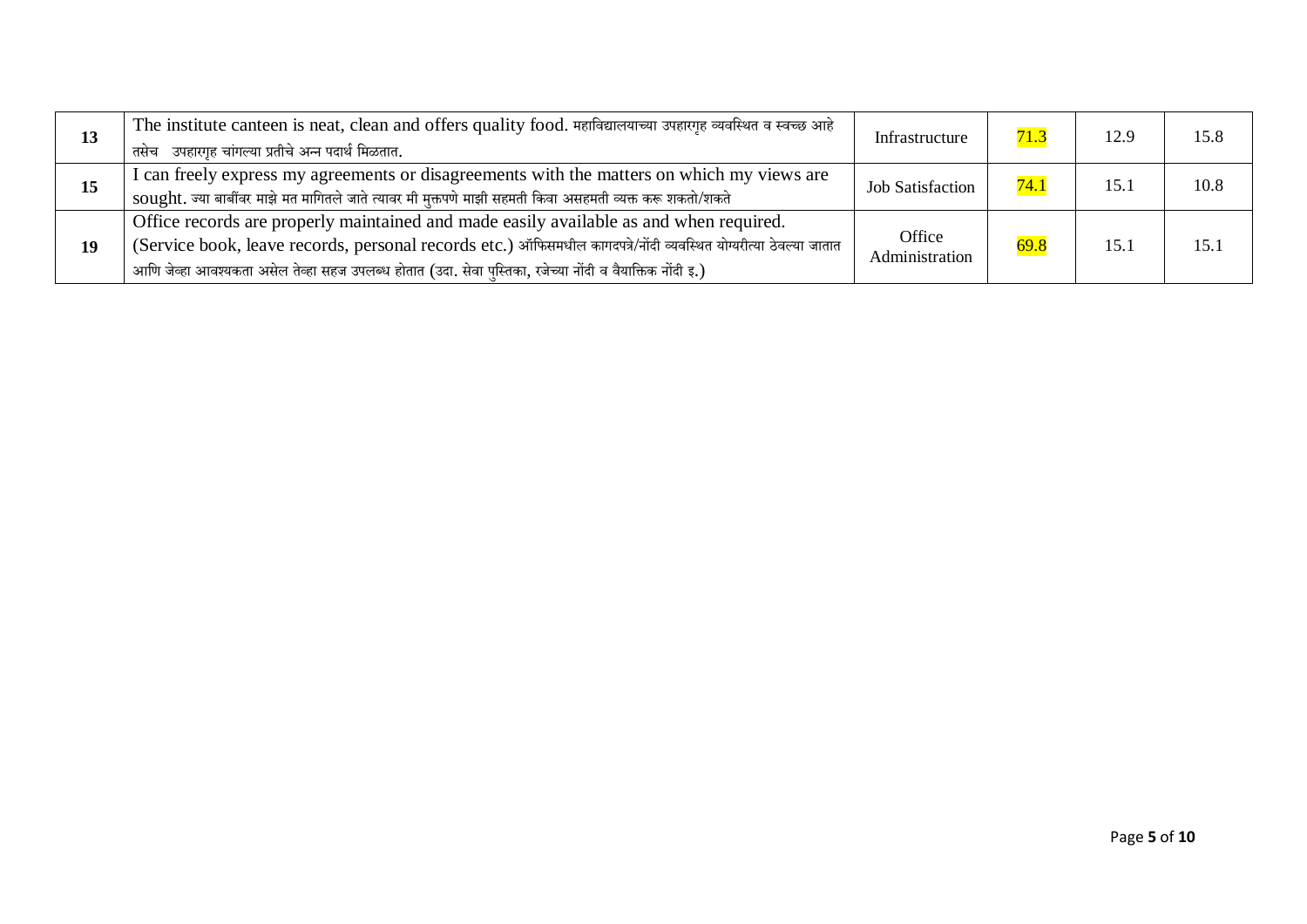Rajarambapu Institute of Technology, Rajaramnagar

## **Overall Institute Feedback Report: 2020-21 (Non-Teaching)**

| <b>Options</b> | 2018-19 | 2019-20 | 2020-21 |
|----------------|---------|---------|---------|
| Agree          | 84.24%  | 90.26%  | 91.51%  |
| Disagree       | 10.98%  | 6.29%   | 6.05%   |
| Not Sure       | 4.78%   | 3.45%   | 2.44%   |

## **Institute Average Feedback**

## **Question wise % Responses and Comparison**

|     |                                                                                                                                                                                                     |                          | % Responses |                     |                           |       |                     |                           |         |                     |                           |  |
|-----|-----------------------------------------------------------------------------------------------------------------------------------------------------------------------------------------------------|--------------------------|-------------|---------------------|---------------------------|-------|---------------------|---------------------------|---------|---------------------|---------------------------|--|
| Q.  | <b>Questions</b>                                                                                                                                                                                    | Category                 |             | 2018-19             |                           |       | 2019-20             |                           | 2020-21 |                     |                           |  |
| No. |                                                                                                                                                                                                     |                          | Agree       | <b>Disagr</b><br>ee | <b>Not</b><br><b>Sure</b> | Agree | <b>Disagr</b><br>ee | <b>Not</b><br><b>Sure</b> | Agree   | <b>Disagr</b><br>ee | <b>Not</b><br><b>Sure</b> |  |
|     | The institute premise is neat, safe and<br>environment friendly. महाविद्यालयाचा परिसर<br>नीटनेटका, सुरक्षित व पर्यावरणपूरक आहे.                                                                     | Infrastructure           | 97.47       | 1.27                | 1.26                      | 100   | $\overline{0}$      | $\Omega$                  | 100     |                     |                           |  |
| 2   | Staff welfare policies like PF,<br>accidental policies and Gratuity are<br>well defined. पी. एफ., अपघात पॉलीसी व<br>ग्रच्युइटीसारख्या कर्मचारी कल्याणकारी पॉलीसी चांगल्या<br>प्रकारे परिभाषित आहेत. | Office<br>Administration | 82.28       | 6.33                | 11.39                     | 87.6  | 2.3                 | 10.1                      | 94.3    | 1.3                 | 4.4                       |  |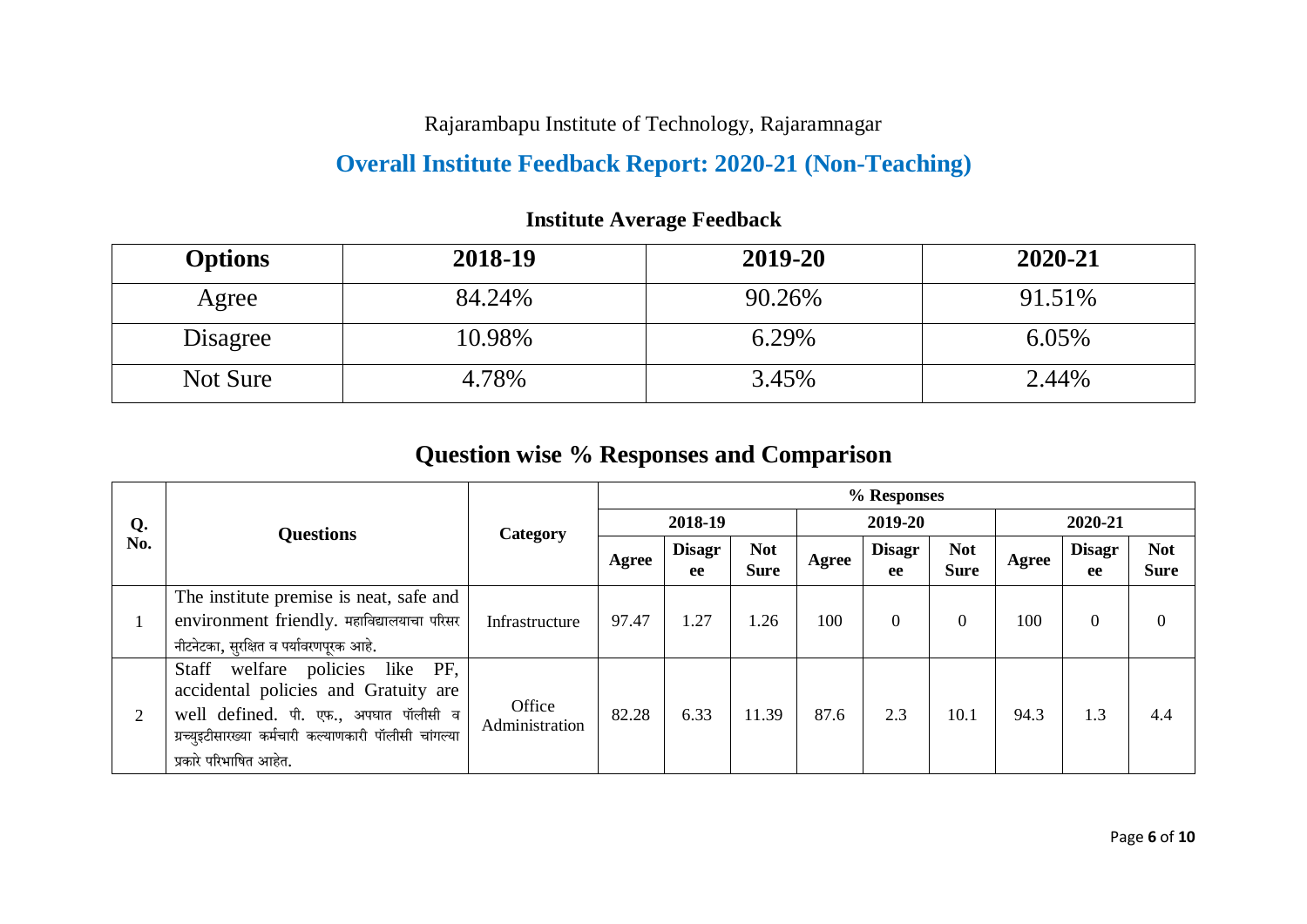| $\overline{3}$ | Employees safeguard self-interest than<br>the larger interest of the institute. कर्मचाऱ्याना<br>संस्थेच्या मोठ्या हितापेक्षा फक्त त्याच्या स्वत: च्या फायद्या मध्ये<br>स्वारस्य आहे.                                                              | Relationship             | 54.43 | 32.28 | 13.29 | 14   | 76             | 10             | 13.9 | 82.3           | 3.8 |
|----------------|---------------------------------------------------------------------------------------------------------------------------------------------------------------------------------------------------------------------------------------------------|--------------------------|-------|-------|-------|------|----------------|----------------|------|----------------|-----|
| $\overline{4}$ | IT support (e.g. computer, internet,<br>printing facility etc.) provided by<br>institute is sufficient/up-to the mark.<br>महाविद्यालयामार्फत दिल्या जाणाऱ्या माहिती तंत्रज्ञान<br>विषयक सुविधा (संगणक, इंटरनेट, प्रिंटींग सुविधा) पुरेशा<br>आहेत. | Infrastructure           | 94.94 | 3.8   | 1.26  | 99.2 | 0.8            | $\Omega$       | 98.7 | 1.3            | 0   |
| 5              | Library staff is supportive<br>and<br>cooperative. ग्रंथालय कर्मचारी सहाय्यक आणि<br>सहकारी आहेत                                                                                                                                                   | Library                  | 91.77 | 5.7   | 2.53  | 96.9 | 0.8            | 2.3            | 97.5 | 1.3            | 1.2 |
| 6              | Office provides support for preparing<br>reports of NAAC, NBA. ऑफिस NAAC<br>आणि $NBA$ अहवाल तयार करण्यासाठी मदत करते.                                                                                                                             | Office<br>Administration | 81.65 | 13.29 | 5.06  | 94.5 | 1.6            | 3.9            | 94.9 | 2.5            | 2.6 |
| $\overline{7}$ | I always feel proud of my institute.<br>महाविद्यालयाचा मला अभिमान आहे.                                                                                                                                                                            | <b>Job Satisfaction</b>  | 96.2  | 1.9   | 1.9   | 98.4 | $\overline{0}$ | 1.6            | 98.7 | $\overline{0}$ | 1.3 |
| 8              | The public utilities (e.g. washrooms,<br>drinking water<br>common rooms,<br>facilities etc.) are maintained properly.<br>सार्वजनिक उपयोगितांची देखभाल (उदा.: वॉशरूम, कॉमन<br>रूम, पिण्याच्या पाण्याची सुविधा इ.) योग्य प्रकारे ठेवली<br>जाते.     | Infrastructure           | 91.14 | 8.23  | 0.63  | 93.8 | 6.2            | $\overline{0}$ | 94.9 | 3.2            | 1.9 |
| 9              | Office staff operates as per the rules<br>regulations<br>and<br>of<br>KES/SUK/DTE/AICTE.<br>KES/SUK/DTE/AICTE<br>नियम व<br>च्या<br>ऑफिस<br>कर्मचारी<br>कायद्यानुसार<br>कामकाज<br>करतात/चालवतात.                                                   | Office<br>Administration | 77.85 | 16.45 | 5.7   | 93.8 | 3.1            | 3.1            | 96.2 | 2.5            | 1.3 |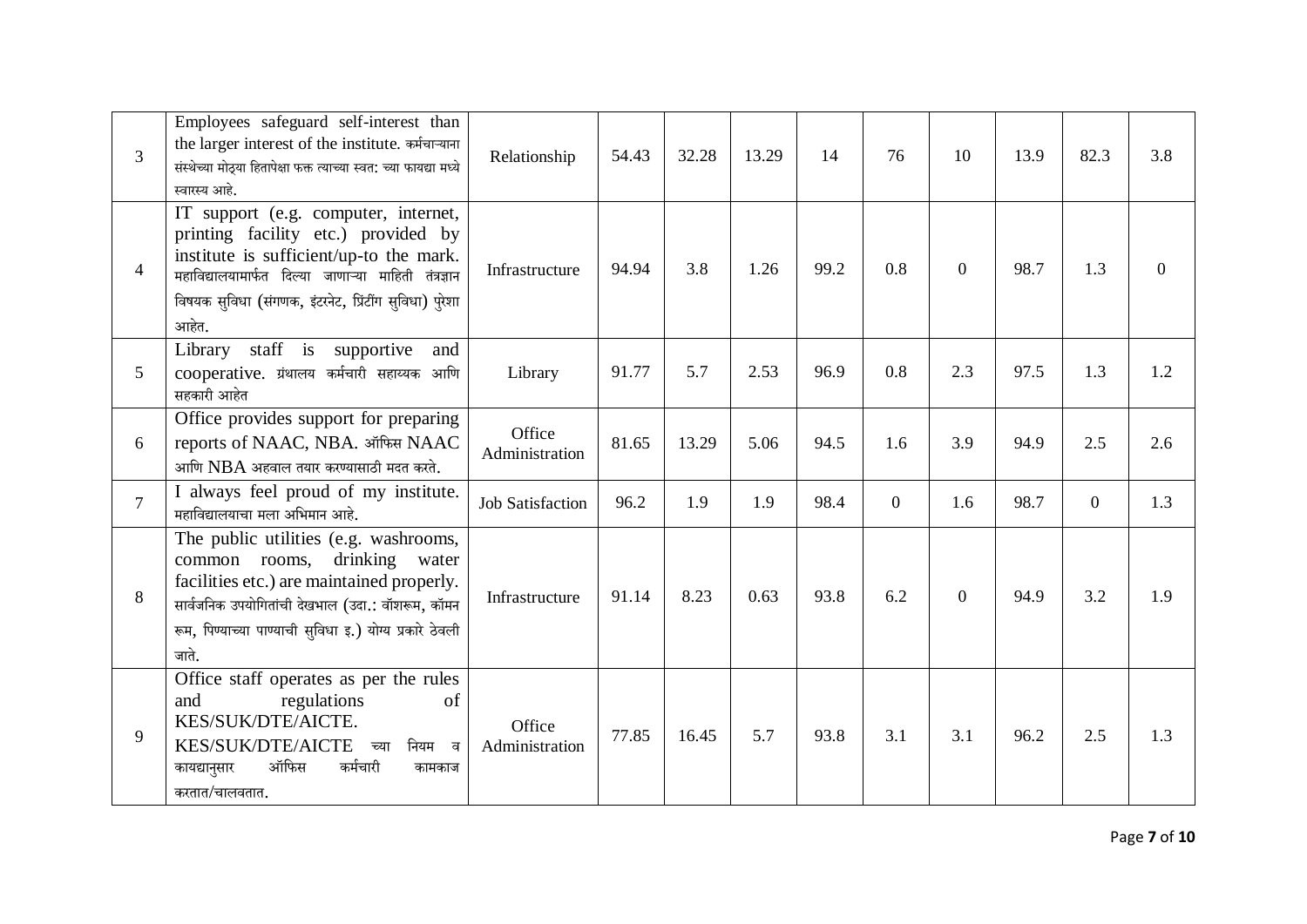| 10 | Institute provides facilities for family<br>welfare. महाविद्यालय कौटुंम्बिक कल्याणासाठी सुविधा<br>परविते.                                                                                                     | <b>Job Satisfaction</b>  | 62.03 | 27.84 | 10.13    | 79.8 | 8.6              | 11.6           | 89.2 | 5.1            | 5.7              |
|----|---------------------------------------------------------------------------------------------------------------------------------------------------------------------------------------------------------------|--------------------------|-------|-------|----------|------|------------------|----------------|------|----------------|------------------|
| 11 | We get sufficient number of books<br>from the library as per library rules.<br>ग्रंथालयाच्या नियमानुसार आम्हाला ग्रंथालयाकडून पुरेशी                                                                          | Library                  | 90.5  | 5.7   | 3.8      | 96.1 | 0.8              | 3.1            | 97.5 | 0.6            | 1.9              |
| 12 | पुस्तके मिळतात.<br>I enjoy my job. मला माझ्या कामाचा आनंद<br>मिळतो.                                                                                                                                           | <b>Job Satisfaction</b>  | 86.71 | 11.39 | 1.9      | 96.9 | 0.8              | 2.3            | 95.6 | 1.3            | 3.1              |
| 13 | The institute canteen is neat, clean and<br>offers quality food. महाविद्यालयाच्या उपहारगृह<br>व्यवस्थित व स्वच्छ आहे तसेच उपहारगृह चांगल्या प्रतीचे<br>अन्न पदार्थ मिळतात.                                    | Infrastructure           | 65.83 | 24.68 | 9.49     | 85.3 | 9.3              | 5.4            | 84.2 | 10.1           | 5.7              |
| 14 | Salaries are paid in time. पगार/वेतन वेळेवर<br>दिले जाते.                                                                                                                                                     | Office<br>Administration | 98.1  | 0.63  | 1.27     | 100  | $\overline{0}$   | $\overline{0}$ | 100  | $\mathbf{0}$   | $\boldsymbol{0}$ |
| 15 | can freely express my agreements or<br>disagreements with the matters on<br>which my views are sought. ज्या बाबींवर<br>माझे मत मागितले जाते त्यावर मी मुक्तपणे माझी सहमती<br>किवा असहमती व्यक्त करू शकतो/शकते | <b>Job Satisfaction</b>  | 75.95 | 16.46 | 7.59     | 88.4 | 6.2              | 5.4            | 93   | 1.9            | 5.1              |
| 16 | Faculty and staff works as a team. शिक्षक<br>आणि शिक्षकेतर कर्मचारी एकसंधपणे काम करतात                                                                                                                        | Relationship             | 89.24 | 10.76 | $\Omega$ | 96.1 | 2.3              | 1.6            | 95.6 | 2.5            | 1.9              |
| 17 | Classrooms and laboratories are well<br>equipped with good ambience. वर्गखोल्या<br>व प्रयोगशाळा या सर्वासोयीनियुकत व प्रशस्त आहेत                                                                             | Infrastructure           | 94.94 | 3.16  | 1.9      | 97.7 | 0.8              | 1.6            | 98.7 | $\overline{0}$ | 1.3              |
| 18 | Online resources (e. g. e-journals,<br>databases, e-books) meet my learning<br>and research needs. ऑनलाईन संसाधने (उदा. ई.                                                                                    | Infrastructure           | 89.87 | 6.33  | 3.8      | 98.4 | $\boldsymbol{0}$ | 1.6            | 95.6 | 1.3            | 3.1              |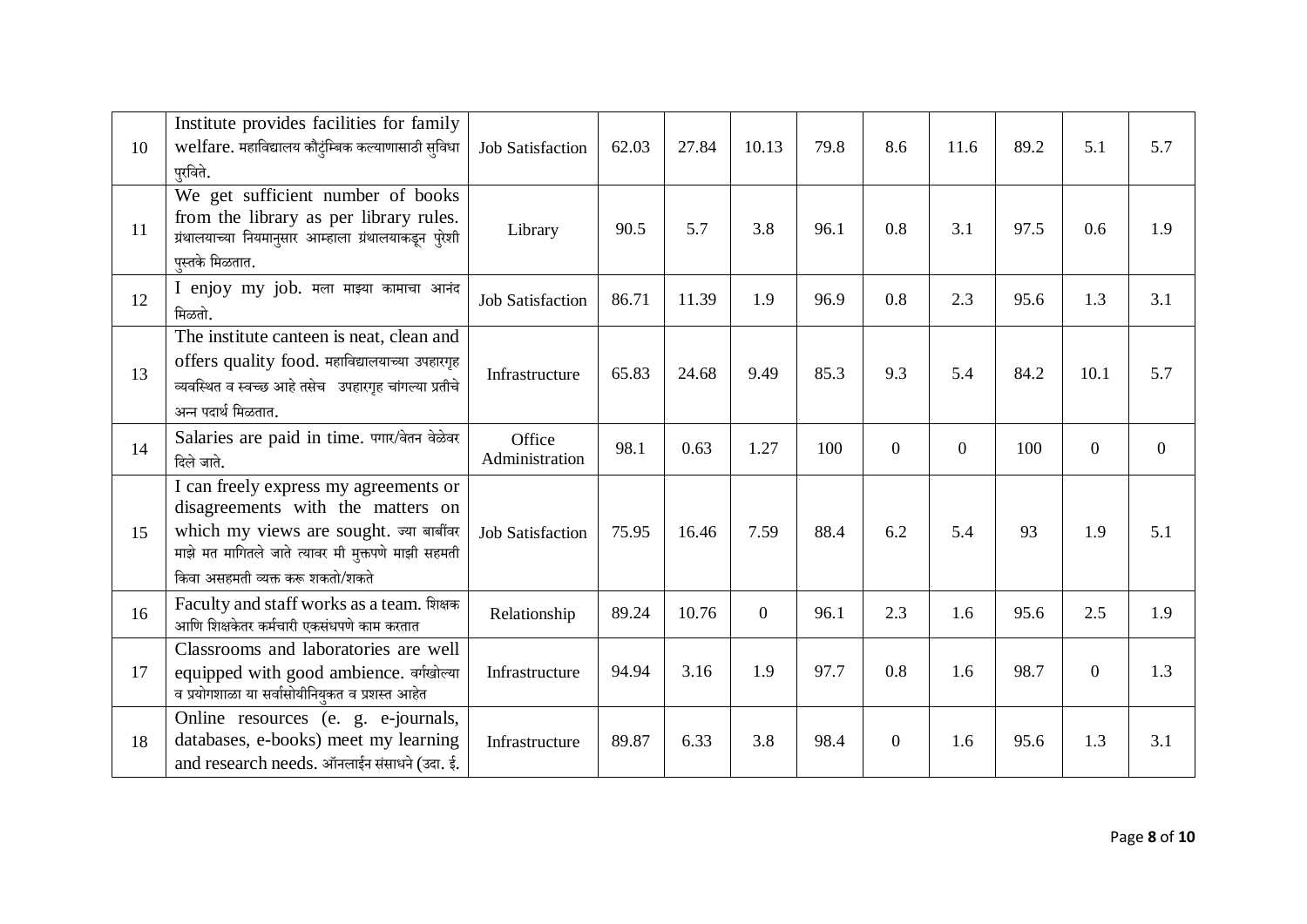|    | नियतकालिके, डाटाबेस, ई-पुस्तके) माझ्या शैक्षणिक व<br>संशोधन गरजा पूर्ण करतात.                                                                                                                                                                                                                                                                    |                          |       |       |      |      |     |     |      |     |     |
|----|--------------------------------------------------------------------------------------------------------------------------------------------------------------------------------------------------------------------------------------------------------------------------------------------------------------------------------------------------|--------------------------|-------|-------|------|------|-----|-----|------|-----|-----|
| 19 | Office<br>properly<br>records<br>are<br>maintained and made easily available<br>as and when required. (Service book,<br>leave records, personal records etc.)<br>ऑफिसमधील कागदपत्रे/नोंदी व्यवस्थित योग्यरीत्या ठेवल्या<br>जातात आणि जेव्हा आवश्यकता असेल तेव्हा सहज<br>उपलब्ध होतात (उदा. सेवा पुस्तिका, रजेच्या नोंदी व<br>वैयाक्तिक नोंदी इ.) | Office<br>Administration | 79.11 | 13.3  | 7.59 | 91.5 | 4.7 | 3.9 | 94.3 | 3.2 | 2.5 |
| 20 | The facilities and work culture in the<br>institute is satisfactory. महाविद्यालयातील<br>सुविधा व कार्य करण्याच्या पद्धती (कार्य संस्कृती)<br>समाधानकारक आहेत.                                                                                                                                                                                    | <b>Job Satisfaction</b>  | 84.81 | 10.13 | 5.06 | 96.9 | 1.6 | 1.6 | 97.5 | 0.6 | 1.9 |

## **Questions With Below Institute Average Score**

|        |                                                                                                                                                                                |                     | % Responses |                 |                 |  |  |  |
|--------|--------------------------------------------------------------------------------------------------------------------------------------------------------------------------------|---------------------|-------------|-----------------|-----------------|--|--|--|
| Q. No. | <b>Questions</b>                                                                                                                                                               | Category            | 2020-21     |                 |                 |  |  |  |
|        |                                                                                                                                                                                |                     | Agree       | <b>Disagree</b> | <b>Not Sure</b> |  |  |  |
| 3      | Employees safeguard self-interest than the larger interest of the institute. कर्मचाऱ्याना संस्थेच्या मोठ्या<br>हितापेक्षा फक्त त्याच्या स्वत: च्या फायद्या मध्ये स्वारस्य आहे. | Relationship        | 13.9        | 82.3            | 3.8             |  |  |  |
| 10     | Institute provides facilities for family welfare. महाविद्यालय कौटुंम्बिक कल्याणासाठी सुविधा पुरविते.                                                                           | Job<br>Satisfaction | 89.2        | 5.1             | 5.7             |  |  |  |